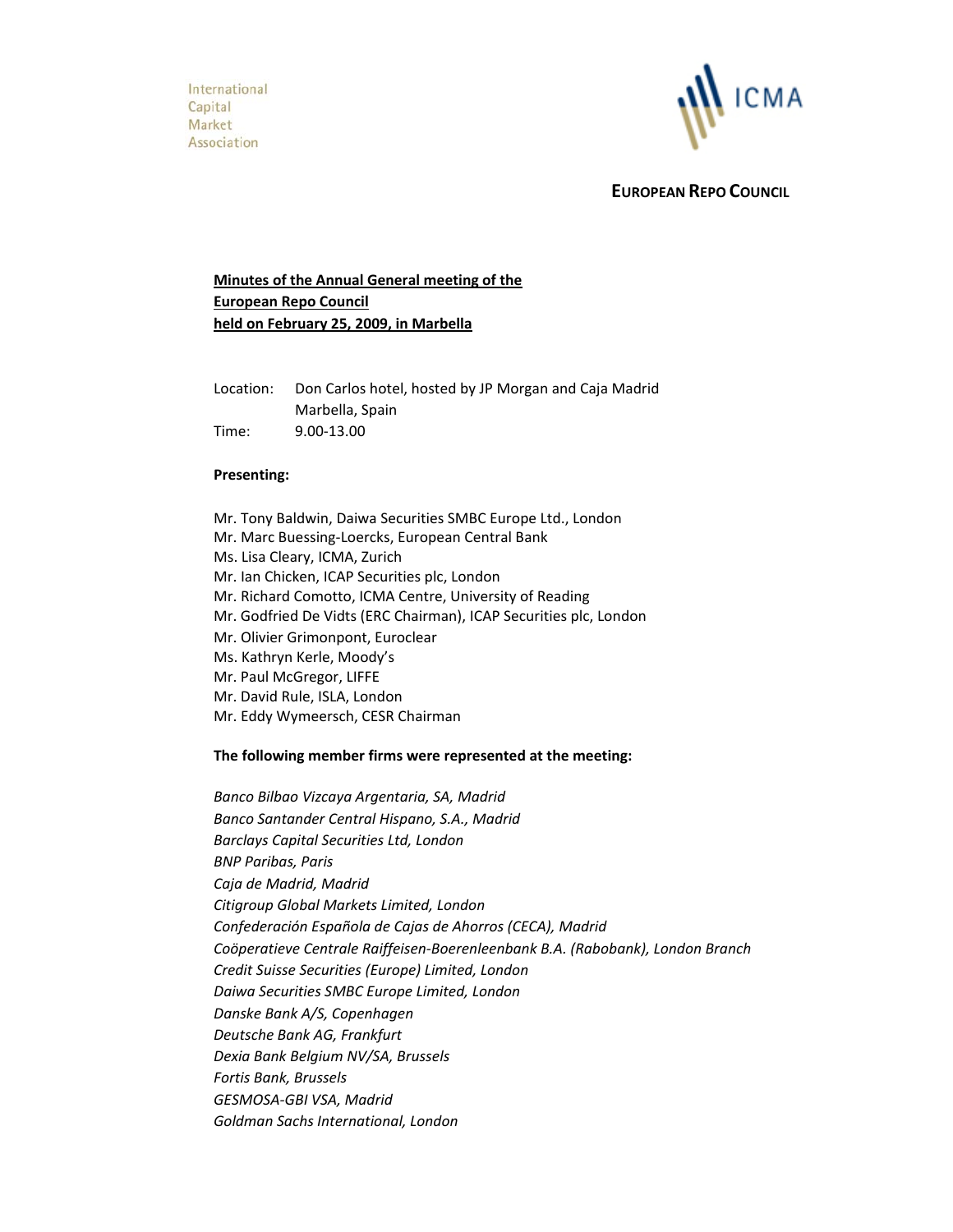*HSBC Bank Plc, London HSBC France, Paris ICAP Securities Limited, London IntesaSanpaolo S.p.A., Torino/Milan JP Morgan Securities Ltd, London Landesbank Baden‐Württemberg, Stuttgart Merrill Lynch International, London Royal Bank of Canada Europe Limited, London The Royal Bank of Scotland Plc, London UniCredit Banca Mobiliare S.p.A., Milan UBS AG, London*

#### **The following member firms were not represented at the meeting:**

*Aurel Leven Securities, Paris Banca IMI S.p.A., Milan Banca Nazionale del Lavoro S.p.A., Rome Bank Austria Creditanstalt AG, Vienna Bank Julius Bär & Co. AG, Zurich Bank of Scotland Plc, London Banque et Caisse d'Epargne de l'Etat, Luxembourg Bayerische Hypo‐und* Vereinsbank AG, UniCredit Markets & Investment Banking**,** *Munich Bayerische Landesbank, Munich Caja de Ahorros y Pensiones de Barcelona (La Caixa), Barcelona CALYON, Paris Commerzbank AG, Frankfurt Dresdner Bank AG, Frankfurt (Dresdner Kleinwort) DZ Bank AG Deutsche Zentral‐Genossenschaftsbank, Frankfurt ING Bank N.V., Amsterdam ING Belgium SA/NV, Brussels KBC Bank NV, Brussels Kredietbank S.A. Luxembourgeoise, Luxembourg Lloyds TSB Bank plc, London MF Global UK Ltd, London Mitsubishi UFJ Securities International plc, London Mizuho International PLC, London Morgan Stanley & Co International Ltd, London MPS Finance Banca Mobiliare S.p.A., Siena National Bank of Greece SA, Athens NIB Capital Bank N.V., The Hague Nomura International Plc, London Raiffeisen Zentralbank Oesterreich AG, Vienna Société Générale S.A., Paris WestLB AG, Dusseldorf*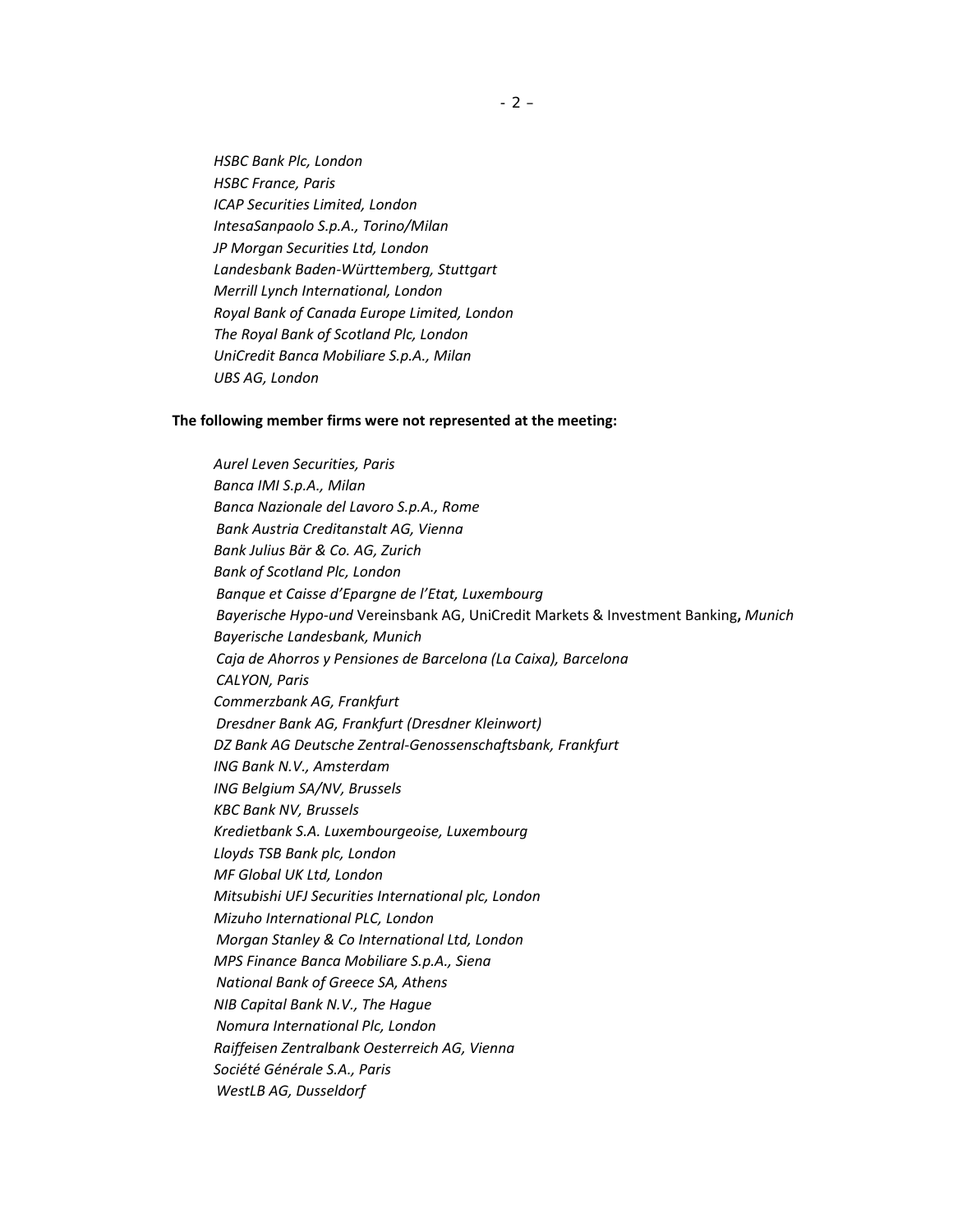## **1. Opening of the meeting by the Chairman of the European Repo Committee**

The Chairman, Godfried De Vidts, welcomed the Council members, speakers, observers and guests and thanked JP Morgan and Caja Madrid for hosting the ERC AGM.

He suggested that if ERC members had market issues that needed to be raised, the ERC was there to help. He explained that there was a real push to regulate the OTC market. He added that for the repo market to remain robust while functioning well, but also remain open to innovation, the repo community needed to be ready to interact with regulators and central banks on all regulatory questions that will come up.

CESR, for instance, published a consultation on market transparency for non‐equity markets<sup>1</sup>. The ERC Committee decided at its January meeting to refrain from responding directly as this was seen as an issue for the cash bond trading community. However the ERC encouraged internal debates at individual member bank's level to reconcile views of repo and cash bond trading desks. This was part of ongoing work, highly important for the bond market, but with potential impact on the repo market.

Since the last Council meeting, the ERC filed a response to the ESCB/CESR recommendations on securities clearing and settlement systems<sup>2</sup>. The response made it notably clear that a CSD is not a CCP and that more clarity was required in this area. The Chairman explained that some research was being done on links between CSDs and CCPs. He expected to be able to report at the next ERC Council meeting on the outcome of this project. He added that this research highlighted the need to widen the use of CCP for government bonds but may also suggest more use of CCP for corporate bonds too.

As reported at the last Council meeting<sup>3</sup>, the ISIN code issue had now resulted in action from DG Competition. DG Comp opened an infringement case under Article 82 of the Treaty. The Commission believes that Standard & Poor's may abuse its monopoly position as the US national numbering agency by forcing financial institutions (such as banks and investment funds) to pay licensing fees for the use of US ISIN codes in their own databases  $^4$ . This issue is also on the agenda of the regulatory dialogue between the US and Europe. The Commission has requested more evidence. The Chairman suggested that Council members presented directly their experiences in this respect, or got in touch with him so that he could pass on the information.

The Chairman summarised developments in the STEP project. At one of the ERC Committee meetings Mr. Paul Richards, ICMA Head of Regulatory Policy, provided an update regarding

 $\overline{a}$ 

<sup>&</sup>lt;sup>1</sup> http://www.cesr-eu.org/index.php?page=consultation\_details&id=127<br><sup>2</sup> The ERC response is available at http://www.icmagroup.org/ICMAGroup/files/2f/2f45d530-48bf-4081‐8576‐2c78f0272abc.pdf<br><sup>3</sup> http://www.icmagroup.org/ICMAGroup/files/59/591c9448‐c29b‐4a2b‐adde‐edae39669dfa.pdf

http://europa.eu/rapid/pressReleasesAction.do?reference=MEMO/09/6&format=HTML&aged=0&lan guage=EN&guiLanguage=en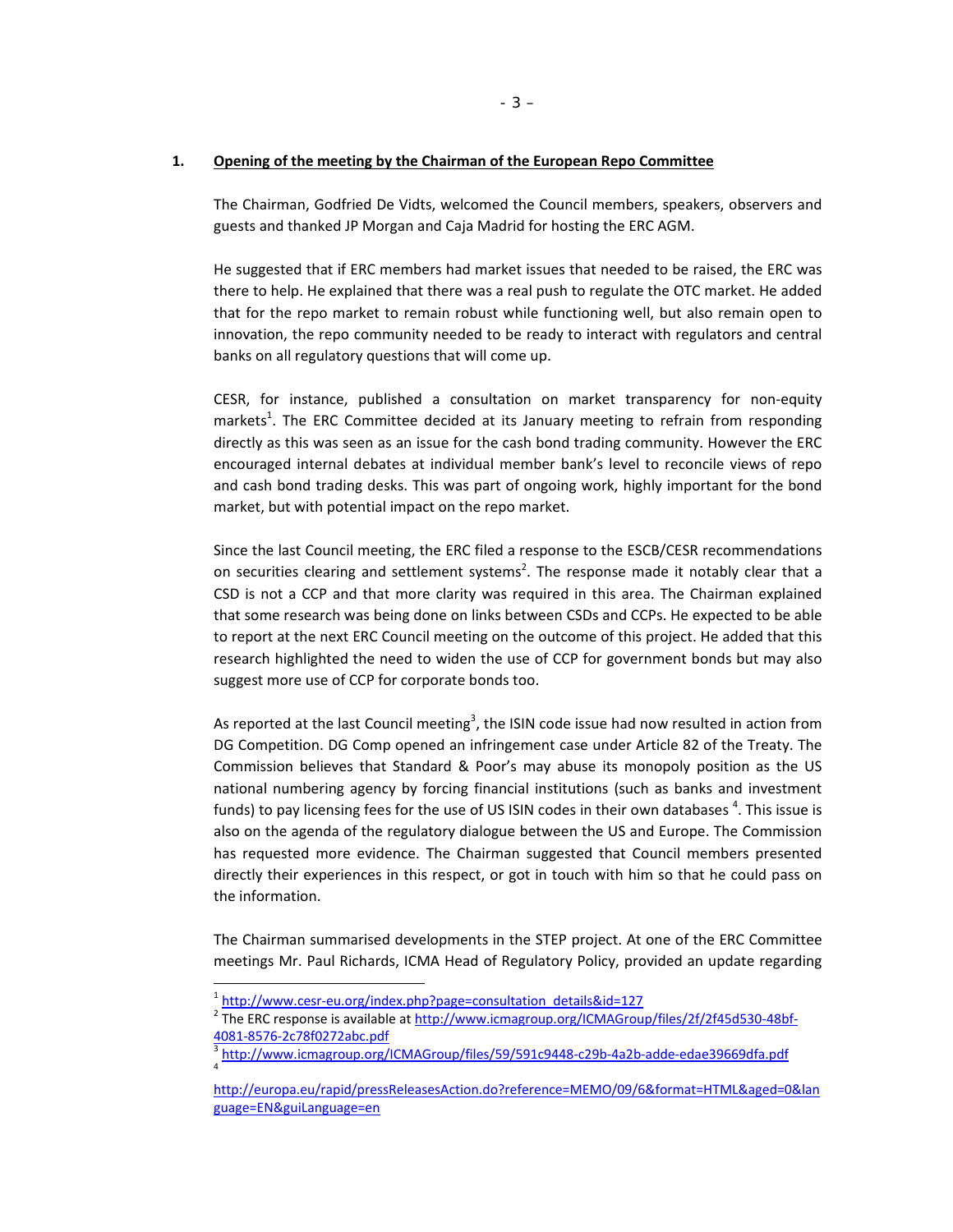the work of ICMA's Euro Commercial Paper (ECP) Committee. Accordingly the ECP Committee was unwilling to promote the STEP project. The ERC Committee questioned the reasoning behind this decision as market participants sought new ways of posting collateral to the Eurosystem. As such, the ERC Committee encouraged each Council member to reflect on the use of STEP internally. Mr. Paul Richards was asked at the Committee meeting to further report on the ECP Committee discussions around this topic.

The Chairman told the Council that he received a letter from Mr. Guido Ravoet, the EBF Secretary General. The letter explained the outcome of discussions at the Eurepo Steering Committee in consultation with the ERC Committee. The new Eurepo definition was as follows: *'Eurepo is the rate at which one prime bank offers funds in Euro to another prime bank if in exchange the former receives from the latter the best collateral in terms of rating and liquidity within the Euro GC basket'*. The new definition was expected to address the wide spread between Euro sovereign issuers. The ERC continued to maintain an updated Euro GC countries list on its website. There were now 16 members in the Euro zone.

The Chairman explained that a letter had been written on behalf of the ERC to Minister Tremonti of the Italian Ministry of Economy and Finance regarding a document on Italian Government Bonds Specialists and its evaluation criteria for 2009<sup>5</sup>. The letter outlined the ongoing differences in evaluation criteria applied for regulated and non‐regulated markets for repo in Italy which were at odds with MiFID and did not permit the creation of a level playing field for trading venues to compete with each other. A copy of the letter had also been emailed to DG Comp and DG Markt.

As regards interoperability, the Chairman reported that both ICSDs were committed to continue their bilateral discussions. Specific issues concerning, for instance, flows between settlement platforms or the approach to take to netting were being discussed. After more intense discussions each ICSD will come up with an internal assessment of the implementation cost, and a cost/benefit analysis. This work was mentioned at the Cesame 2 meeting as a good example of pro-active industry actions that would ensure full interoperability for clearing & settlement services in Europe.

The Chairman told the Council that the Committee was also constantly receiving members' questions. Two were mentioned at this Council meeting: in the event of a rating downgrade in case of term GC transactions, what happened to the collateral? And if a bond substitution occurs which value would the market take? As regard the first question , the Committee agreed that the lowest rating of the 3 rating agencies is to be considered. If a country drops out of the AAA rating; collateral from countries who keep the same rating has to be given. The Committee response to the second question was that market practice considered the original market cash value to be taken into account. A legal reference may be considered at the revision stage of the GMRA.

<sup>5</sup> The ERC letter is available at http://www.icmagroup.org/ICMAGroup/files/a8/a8e42bc2-e2ee-4264-8cbd‐84738af9fb8f.pdf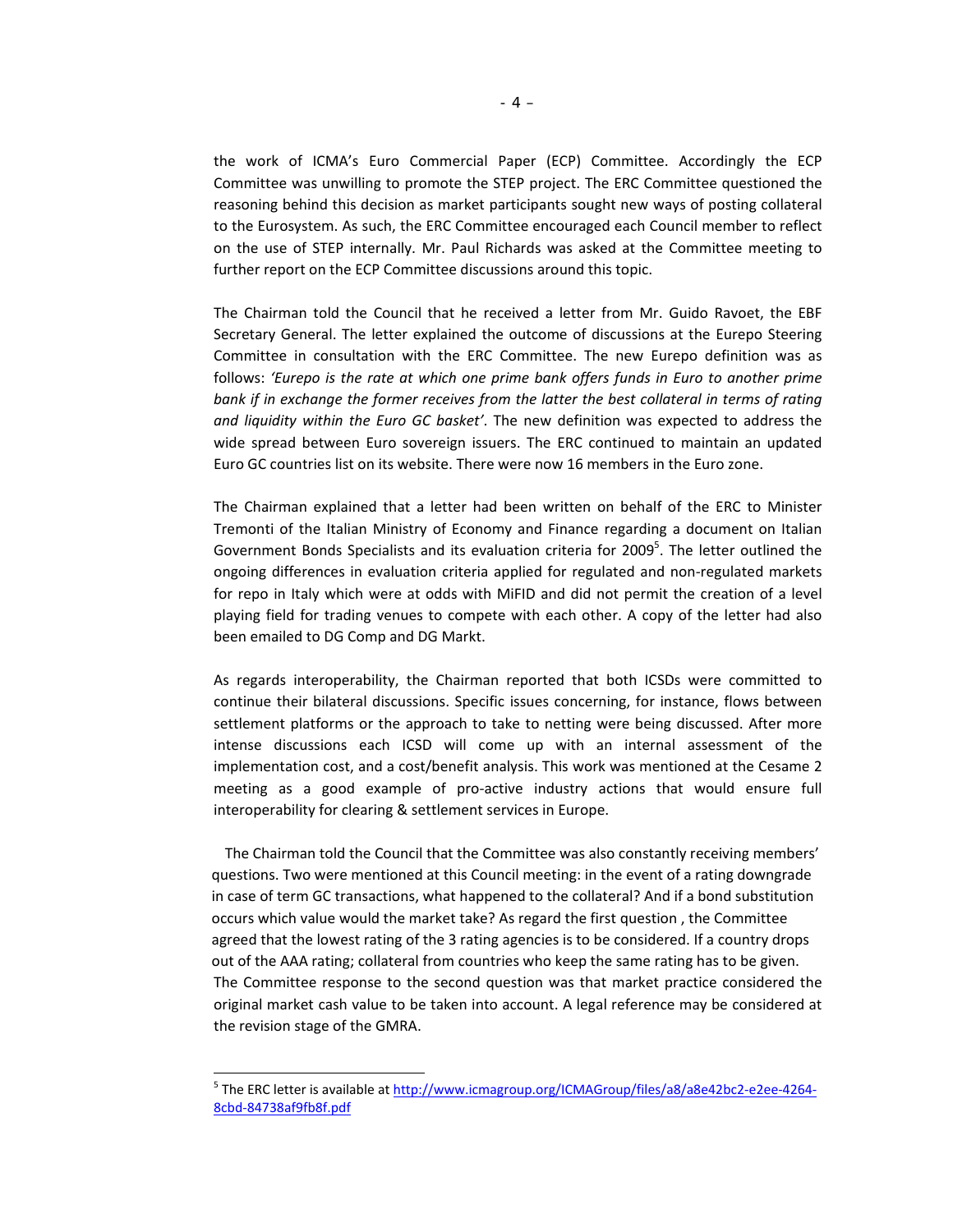# **2. Approval of the minutes of the ERC General Meeting held on September 9, 2008 in London and dated October 31, 2008**

The minutes of the ERC General Meeting held on September 9, 2008 and dated October 31, 2008 were unanimously approved. The minutes and the presentations are available from the ICMA website at http://www.icmagroup.org/about1/international1/minutes.aspx.

## **3. Update on GMRA issues**

 $\overline{a}$ 

#### a. Progress report on legal opinion updates

The Chairman asked Ms. Lisa Cleary to provide the Council members with the regular update on GMRA‐related matters.

The presentation looked at the coverage of GMRA legal opinions for 2009<sup>6</sup>. She reminded the ERC Council that 68 GMRA opinions were now available, funded solely by ICMA. GMSLA/GESLA/OSLA opinions were funded by the SLRC subscriber group and managed through subscription access. The extension of counterparty coverage to sovereign wealth funds and supranationals was currently under discussion.

Ms. Lisa Cleary told the ERC Council that the 2009 legal opinions were to be updated by March 31, 2009, and the process would be administrated by ICMA.

Ms. Lisa Cleary also referred to the recent publication of the Russian NSMA GMRA. The document was produced by the NSMA for domestic transactions between the Bank of Russia and Russia participants. She explained that ICMA intended to inform ERC members about this domestic repo agreement but did not plan to endorse it. ICMA will also continue to monitor developments in Russia with regard to the GMRA, but as yet there was no legal opinion available for Russia.

#### b. Possible GMRA developments following market turmoil

Ms. Lisa Cleary referred to the current development of a credit claims annex to the GMRA as will be discussed under item 6a. Market appetite was assessed in this respect. An ECB meeting had already being held between different stakeholders in January 2009.

A review of the GMRA following the market turmoil was also considered by the ERC Committee. Committee members were asked to identify specific provisions of the GMRA which it felt it should be reviewed. All suggestions should be sent to Ms. Lisa Cleary, at the email address: lisa.cleary@icmagroup.org.

<sup>&</sup>lt;sup>6</sup> GMRA opinions are available at http://www.icmagroup.org/legal1/GMRA\_legal\_opinions.aspx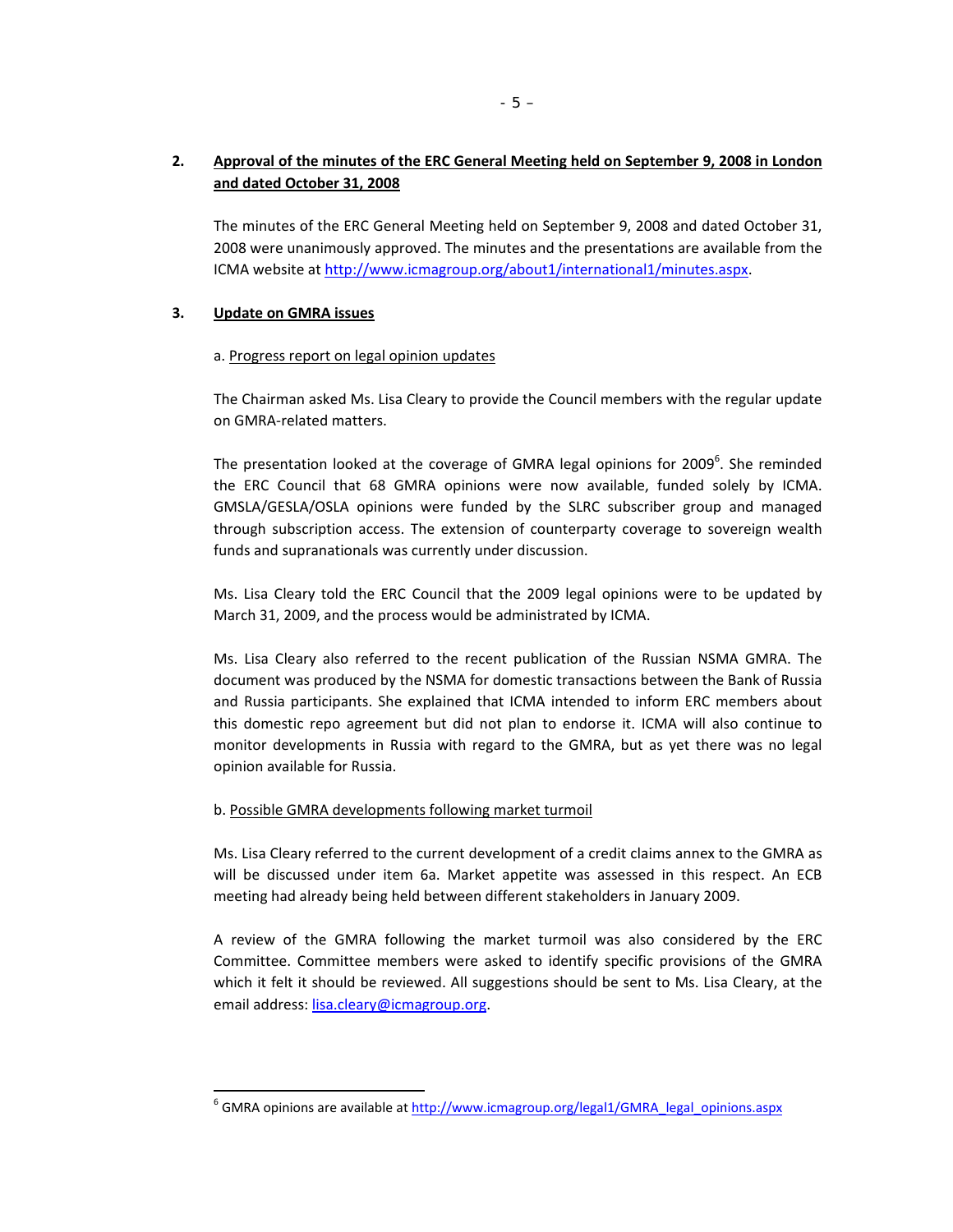### **4. Elections to the European Repo Committee**

The Chairman introduced the following 22 candidates standing for election at the meeting to fill the 19 vacancies on the ERC committee.

| Tony Baldwin                | Daiwa Securities SMBC Europe Ltd., London                    |
|-----------------------------|--------------------------------------------------------------|
| Stefano Bellani             | J. P. Morgan Securities Ltd., London                         |
| Olly Benkert                | Goldman Sachs International, London                          |
| <b>Eduard Cia</b>           | UniCredit Markets & Investment Banking, Munich               |
| Herminio Crespo Urena       | Caja de Madrid, Madrid                                       |
| Michael Cyrus               | Royal Bank of Scotland, London                               |
| Godfried De Vidts           | ICAP Securities Ltd., London                                 |
| Johan Evenepoel             | Dexia Bank Belgium NV/SA, Brussels                           |
| Glenn Handley               | HSBC, London                                                 |
| Thomas Hansen               | Credit Suisse Securities (Europe) Limited, London            |
| Eric Lepore                 | Deutsche Bank AG, London branch                              |
| <b>Grigorios Markouizos</b> | Citigroup Global Markets Limited, London                     |
| Andrea Masciovecchio        | IntesaSanpaolo S.p.A., Milan                                 |
| Ed McAleer                  | Morgan Stanley & Co International Ltd.                       |
| Jessica McDermott           | Merrill Lynch International (MLI), London                    |
| Mats Muri                   | Barclays Capital, London                                     |
| Dina Noëlle                 | Coop. Centr. Raiff.-Boerenleenbank (Rabobank), London branch |
| Simon Parkins               | BNP Paribas, London branch                                   |
| Michel Semaan               | Nomura International plc, London                             |
| Luis Soutullo               | Confederacion Española de Cajas de Ahorro, Madrid            |
| <b>Simon Tims</b>           | UBS AG, Zurich                                               |
| Stefaan Van de Mosselaer    | Fortis Bank, Brussels                                        |

Subsequently, the Chairman explained the election procedure pursuant to ICMA rule 1014, and referred the Council to the detailed instructions on the ballot form, which had been sent to each Council member on January 30, 2009.

Thereafter, the ERC Council member representatives attending the meeting casted votes by ballot form.

## **5. ERC Operational issues**

#### a. Report from the ERC Operations group

The Chairman presented this item. He thanked Mr. Roger Moran of Credit Suisse for having chaired of the group up to now and welcomed Mr. Ian Chicken of ICAP as new Chairman of the ERC Ops group. Mr. Jonathan Bury was appointed Vice Chairman.

The Chairman explained that the ERC Ops group remained actively involved in the T2S project. He mentioned in this context the issue discussed within the process efficiency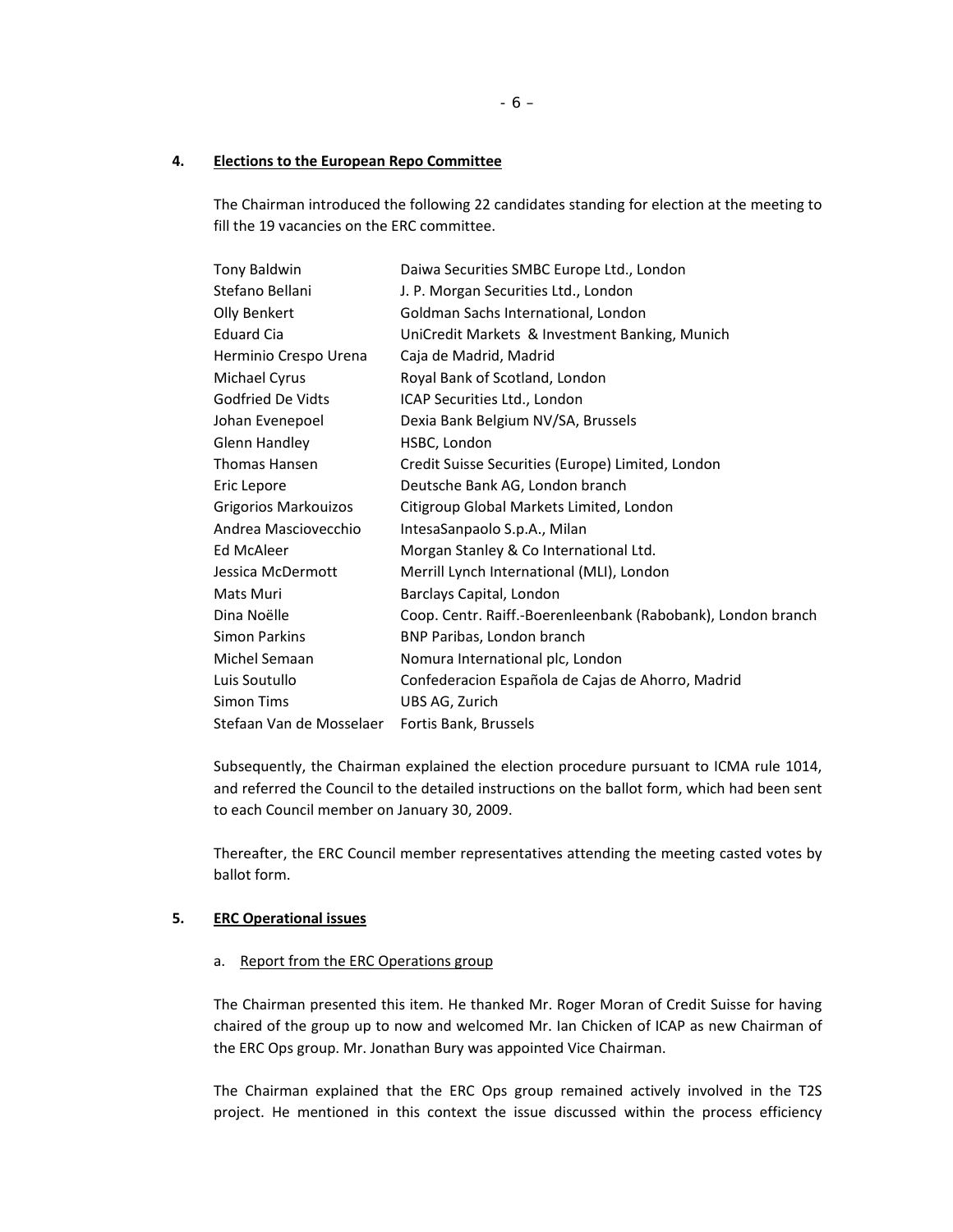group. The ERC Ops Group persuaded the T2S team that two single instructions for sending securities financing instructions was the right approach.

The ERC Ops group was also involved in the drafting of Barriers 2& 10 report that will be discussed by the Chairman under item 6c.

#### b. SLRC: Developments of the bank of England's Market Operations

Mr. Tony Baldwin reported on this item. He provided the Council with some background information regarding the SLRC and its purpose. He mentioned the different upcoming topics to be looked at by SLRC members: Gilt repo Code; review of Securities Borrowing and Lending Code; Review of the GMSLA; Combination of exercises in gathering legal opinions on securities lending and repo legal agreements as used in different jurisdictions; LCH Clearnet gilt DBV product; Euroclear term DBV product; impact of proposed regulatory changes affecting securities lending or repo markets; Basel II and implications for securities lending and repo; promote publication on securities lending; T2S; case for new guidance on equity repo; monitoring corporate governance proposals affecting securities lending and repo; UNCITRAL legislative guide on secured lending; monitor G30 work where relevant to repo or securities lending; monitor work on tackling Giovannini barriers where relevant to repo or securities lending. He noted that one of the notable decision of the SLRC made last year was to make bank of England sterling bills eligible in the CREST UBG DBV category from December 11, 2009.

He mentioned that the SLRC was also open to receive suggestions of other topics to consider.

c. US Treasury Securities Fails – TMPG recommendations addressing widespread settlement fails in US Treasury securities.

Mr. David Rule provided some background information as regards the publication of the TMPG publication. He mentioned that SIFMA in the US had been involved in the working groups. It was expected that future seminars would be held on this , notably one at the Bank of England.

He noted that the problems with settlement fails experienced in October 2008 seemed to have resolved themselves but there were still areas of concern.

Mr. David Rule explained that the TMPG was a group of market professionals committed to supporting the integrity and the efficiency of the US Government Treasury market. In November 2008 the TMPG recommended the following changes in market practices:

- ‐ Financial penalty on fails,
- ‐ Margining of settlement fails,
- ‐ Bilateral cash settlement,
- Support development of broader multilateral netting solutions.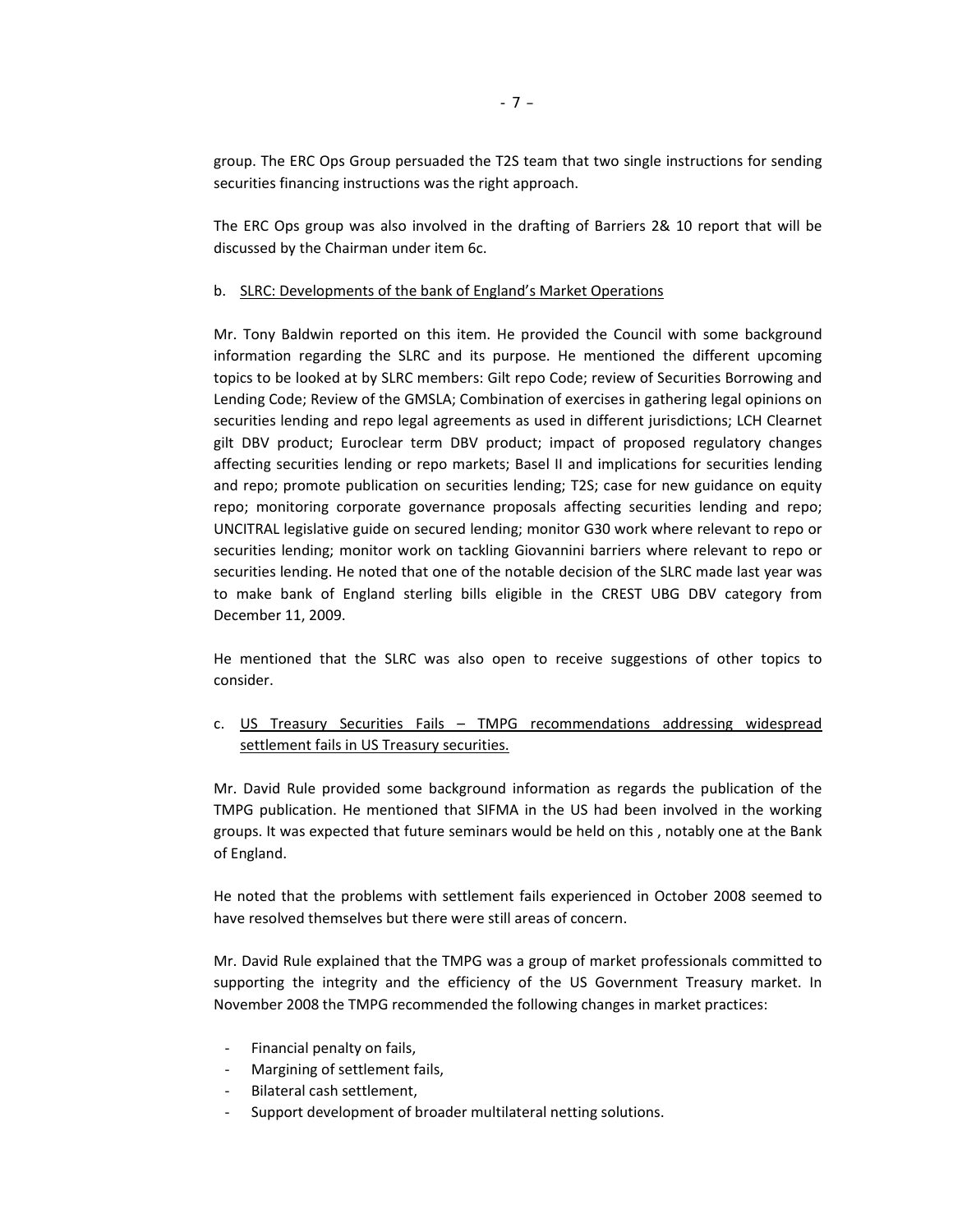Fails penalty implementation was set for May 1, 2009. The other recommendations did not yet have implementation timelines or documentation recommendations. It was noted that the recommendation would also introduce a dynamic fail penalty with a finite cap rate that would provide an incentive for sellers to resolve fails promptly.

The basic TMPG recommendation was that the fails penalty would be determined as follows: *'on any cash or financing transaction that fails to settle on the originally scheduled settlement date, a penalty will be imposed equal to the greater of (a) 3 percent per annum minus the Fed Funds target rate at 5pm EST on the business date prior to the originally scheduled settlement date, and (b) zero'*.

Mr. David Rule noted that the fails penalty would begin to accrue from the originally scheduled settlement date, i.e. there was no aging requirement. The penalty fails and the recommended trading practices were recommendations only and the adoption of the penalty by any market participants was strictly voluntary. He referred in his presentation to the formula to calculate the fails penalty. All relevant documentation is available online<sup>7</sup>. He suggested that ERC members who wanted more information about the TMPG recommendation registered to the Bank of England seminar that will be held the following week.

## **6. Clearing and settlement issues**

#### a. Credit Claims

The Chairman explained that the ERC Committee was interested in credit claims as this would provide additional collateral for repo transactions.

When the Eurosystem — the European Central Bank (ECB) and the national central banks of the Member States whose currency is the euro — was established, the policy makers opted for collateralised credit in the form of reverse transactions, such as repurchase transactions, as a key instrument of monetary policy. The ECB also promoted the use of a wide range of collateral in order to protect central banks from adverse counterparty risk. A two-tier system of collateral was established. In June 2003, the ECB launched a public consultation on measures to improve the collateral framework of the European system. In May 2004, following positive responses from participants, the Governing Council of the European Central Bank approved the gradual introduction of a 'Single List' (introduced on January 1, 2007) for collateral management within the Eurosystem. Two major steps were taken: first, to include a new category of previously ineligible assets (euro-denominated debt instruments issued by entities established in the Group of Ten countries not part of the European Economic Area); secondly, approval of a framework for including non‐marketable assets like bank loans from all euro area countries in the Single List of eligible collateral (a detailed description of the eligibility criteria that apply to non-marketable assets is provided

 $\overline{a}$ 

<sup>7</sup> http://www.newyorkfed.org/tmpg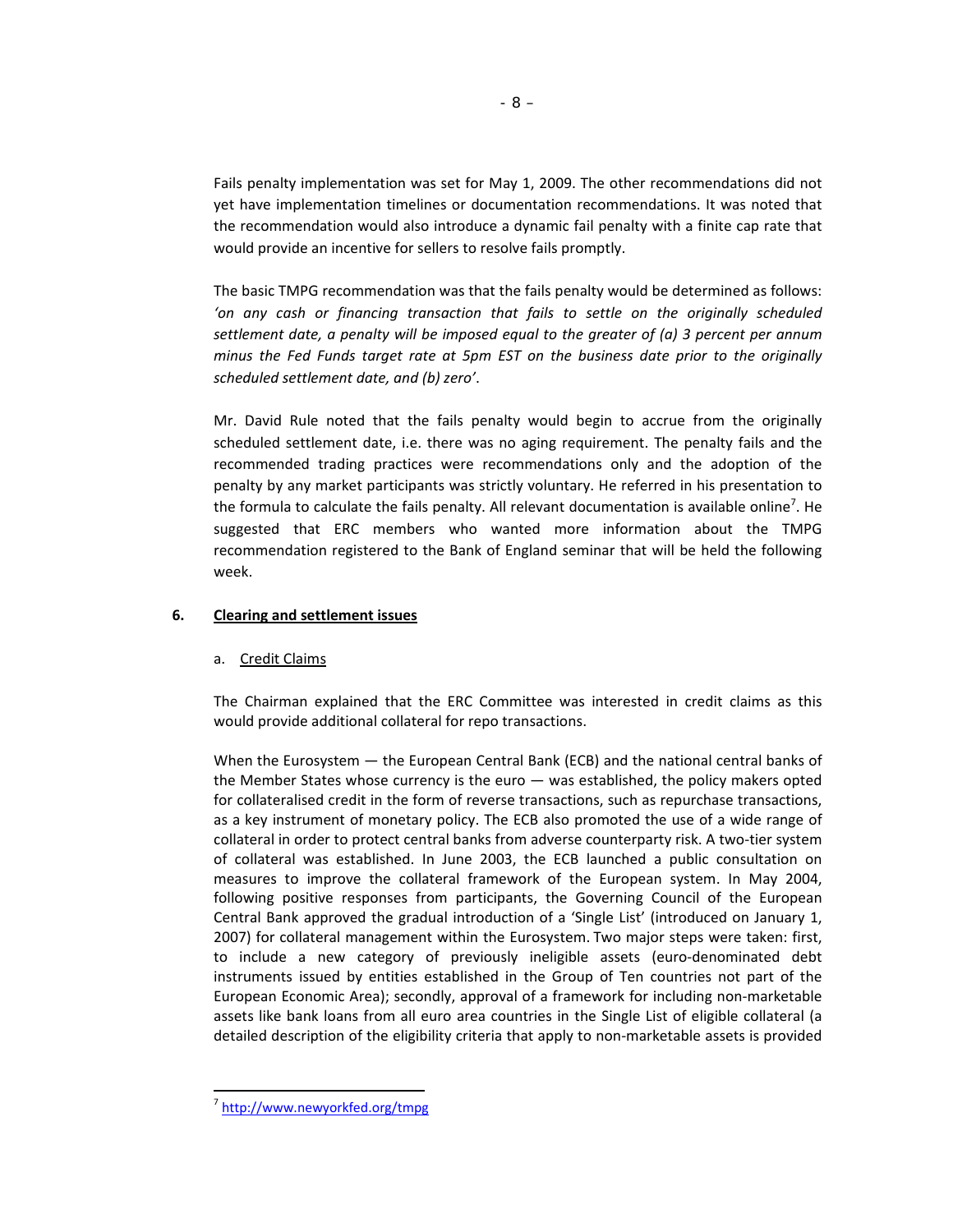by the ECB). Credit claims were thus included in tier two of the two-tier collateral management framework first envisaged for the Eurosystem.

Discussions with the European Commission and the ECB highlighted the need to reflect properly on the potential use of credit claims in today's financial markets. The focus had notably been on the eligibility of credit claims, not only for collateralisation of central bank credit but equally for the pool of collateral available for interbank transactions. The European Parliament has approved Piia Noora Kauppi's report on securities settlement services systems and financial collateral arrangements. The report recognised the importance of accepting credit claims as financial collateral, and extended the scope of credit claims as to what was acceptable for interbank transactions. The Chairman explained that this was a major milestone in the future development of collateral as it would create legal certainty and simplification of the use of credit claims as an asset class for collateralisation.

Concomitant to this is the establishment of a common identification code for both the ECB and market participants to use for this new asset class. This may be accomplished by using a common identification code tool as already in use in Belgium and the Netherlands through the NBB/DNB settlement system.

At a follow-up industry meeting hosted by the ERC with both ICSDs, SWIFT and a representation from the ECB, discussions focused on some practical issues that need to be resolved. There will be a need for a centralised database to provide comfort to users of credit claims in this crossborder/cross‐system environment. The following issues have been identified for action:

- The industry must create a central database to ensure the development of a secondary market to integrate with the central banks' databasesfor 'eligible' credit claims(ie credit claims that can be posted as collateral for central bank credit operations).
- Credit claims need to be clearly identified. There should be a common identifiersimilar to the International Securities Identification Number ISIN code for securities. Instructions related to credit claims should be standardised and exchanged through electronic messages. As SWIFT has already started some work in the framework of CCBM2, the same message types could be used for interbank transactions.
- The adaptation of standardised legal documentation that, for example, would allow the use of the Global Master Repurchase Agreement for repo transactions with credit claims as collateral, will form part of the framework of discussions.
- Some general criteria for quality checking should be put together with public disclosure.
- In today's financial markets, automatisation is key for the successful start of any new product. Common market practices as automated trade‐matching and reconciliation procedures will need to be implemented.

The Chairman indicated also that the topic was discussed at the level of CPSS. The possibility of accessing one global pool of collateral was considered. This discussion will feed into the G10 central banks discussions. The Chairman explained that collateral management will become key.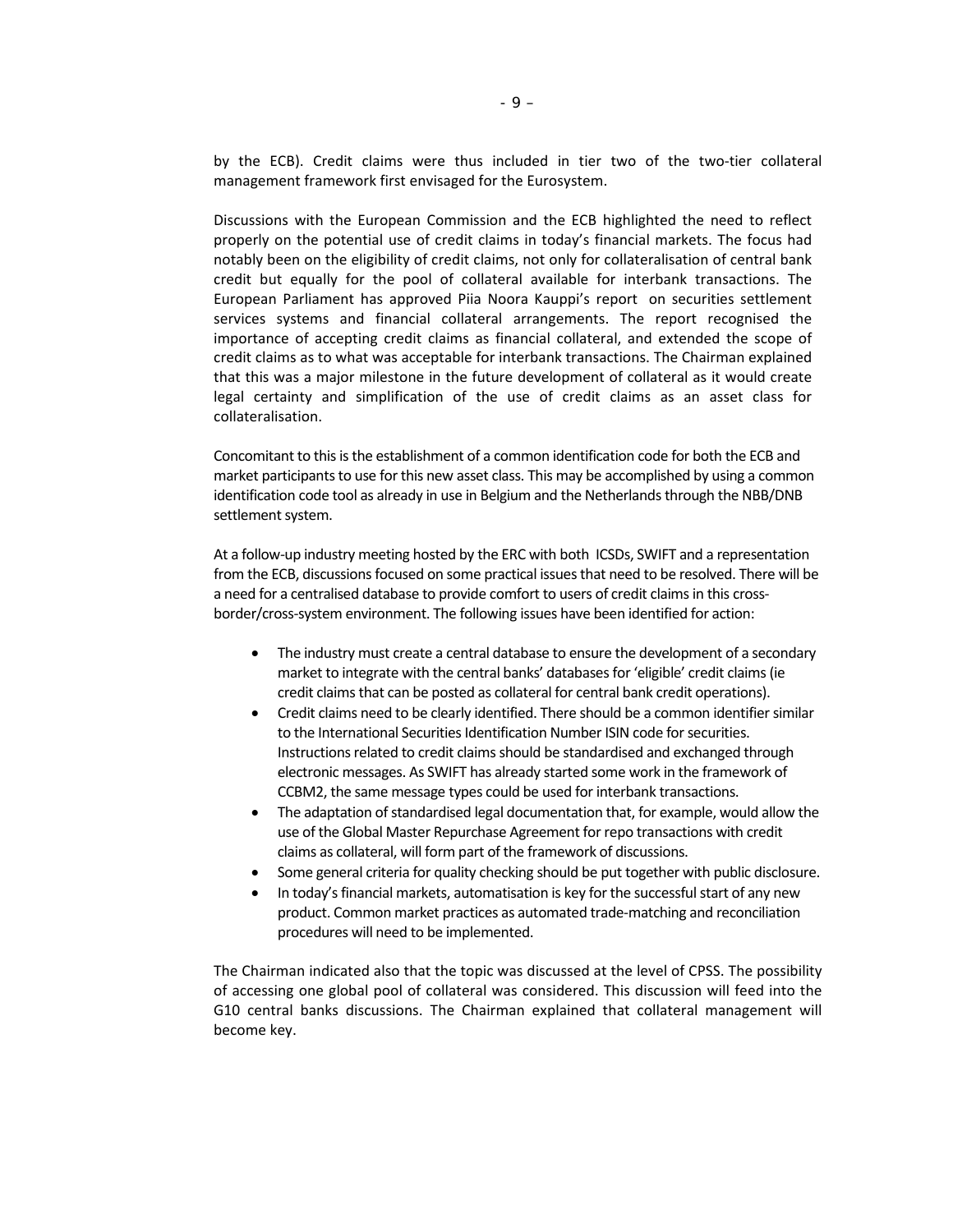#### b. LoanReach: Towards the delivery of a structural solution for the European loan markets

The Chairman explained that he held some discussions with the Loan Market Association (LMA) recently. The LMA aimed at modernising loan processes. He further explained that the LoanReach initiative was part of this process and invited Mr. Olivier Grimonpont to present the service.

Mr. Olivier Grimonpont explained the reasons behind Euroclear's involvement in the loan market: He mentioned the request from the Euroclear Collateral user group to support the use of credit claims as collateral; the request from the ERC and ECB to use credit claims in interbank and central bank collateral operations; the request from the Euroclear board to streamline and automate post-trade processing in the loan market space; finally the LMA provided Euroclear with a mandate to bring standardisation and automation in the syndicated loan market. He mentioned that there were 5 dimensions in the LMA RFI.

Mr. Olivier Grimonpont mentioned the three phases of development of the Euroclear services as described on slide 4 of his presentation. He also noted the main features of the LoanReach: a higher degree of standardisation; more transparency and increased efficiency through STP. Some pre‐requisites needed also to be taken into account in order to offer collateral management services: a unique loan identifier (through ANNA); a centralised loan database; a financial collateral and settlement finality directive; a GMRA; a valuation service and DvP settlement. He finally presented the state of development of the service and discussed the market take up of the services.

The Chairman explained that the ERC had also been involved, as other stakeholders. A letter had been sent to ANNA, a similar letter was sent by the EBF. He also referred to discussions held with the ECB and stakeholders. At the time of the January meeting, the ECB explained that there was a need for a market solution and that CCBM2 will be the first user of the system to ensure the market takes up.

An ERC member asked whether the services would be for syndicated loans or credit claims. Mr. Olivier Grimonpont explained that the service would work for all loans without agents. He acknowledged there would be some confidentiality issues that would need resolving but that the issue should be looked at carefully when looking at the legal framework. The Chairman added that the LMA had also been invited to the credit claims working group meetings. He also mentioned that confidentiality issues had been raised as regards tri‐party repo but were resolved. He was confident that this would be the case with credit claims too.

#### c. Giovannini Barriers 2,4,7 and 10

The Chairman explained that the Barriers have now been discussed for 9 years and there was frustration at the European Commission level. He explained that the Cesame work has been followed by the Cesame 2 work with more involvement from the private sector.

The joint working group on Barriers 2&10 and 4&7 identified interoperability issues. These Barriers had strong links with other Barriers. The first conclusions of the links analysis of 5 markets showed that there were significant areas of potential issues overlap between 4 Barriers; cross‐border/cross‐CSDs issues caused by inadequate compliance to relevant standards, not by indirect links including sub-custodians/agent banks. He described the 10 ERC interoperability evaluation criteria that can be found on slides 4 and 5 of the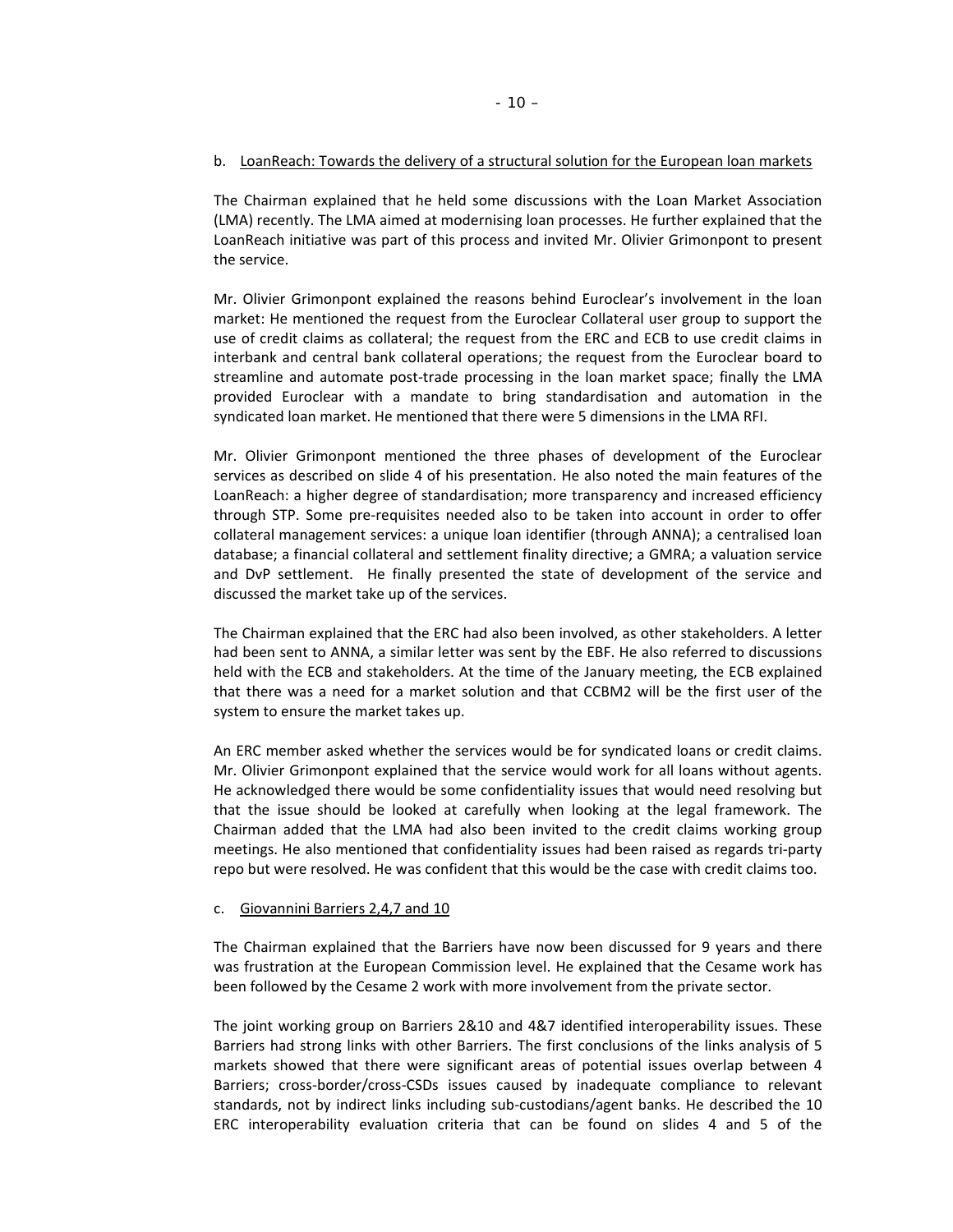presentation. The Chairman mentioned that the two markets considered optimal were: Germany and France. Three countries were presenting major issues: Italy, Spain and Greece. The group was currently in discussion with Greece. The final report was expected to be presented to Cesame 2 in June 2009. A meeting will be held on March 24, 2009 to discuss further the issues and Italian, Spanish and Greek CSDs will be invited. The objective was to find quick fixes that would help the market prior to T2S.

# **7. CESR's response to the crisis**

The Chairman thanked Mr. Eddy Wymeersch of CESR for his participation to the Council meeting, and invited him to present his views following the ECOFIN conclusions. The presentation is available on ICMA website.

Mr. Eddy Wymeersch presented CESR and its role. He pointed out that CESR's role included the coordination of national actions in order to foster convergence. He mentioned several items of importance, firstly the changes in the supervisory structure as proposed in the de Larosiere report as this may have an impact on CESR as an institution. In the field of securities, CESR was involved in: investment funds (money market funds, hedge funds); Madoff; clearing and settlement; equity and bonds and CDS. He also mentioned the specific actions taken by CESR as described on the different slides of his presentation: credit rating agencies; valuation; hedge funds; short-selling; Lehman; Madoff; CDS and CCP; training and common culture and institutional questions.

The ERC Council discussed the issue of collateral and possible shortage of collateral in the future, and in light of the collapse of Lehman.

## **8. Developments in the collateral framework of the Eurosystem**

The Chairman thanked Mr. Mark Buessing‐Loercks, Senior Economist at the ECB for his participation to the Council meeting, and invited him to present the developments of the Eurosystem collateral framework. The Chairman indicated that this was a follow‐up Paul Mercier's presentation to the September ERC Council meeting.

Mr. Mark Buessing‐Loercks described the amendments to Eurosyetem collateral framework that would become permanent measure. He presented both the technical refinements of risk control measures, and the complementation to technical refinement of risk control measures. He also described the temporary measures to the Eurosystem collateral framework and their quantitative impact. Finally he presented the tends in use of collateral, as a result of the measures taken by the Eurosystem.

Mr. Mark Buessing‐Loercks explained that the temporary measures were expected to finish at the end of the year and that information will be publicly available well in advance. The ERC Council discussed the possible scenarios when the ECB would start its exit strategy.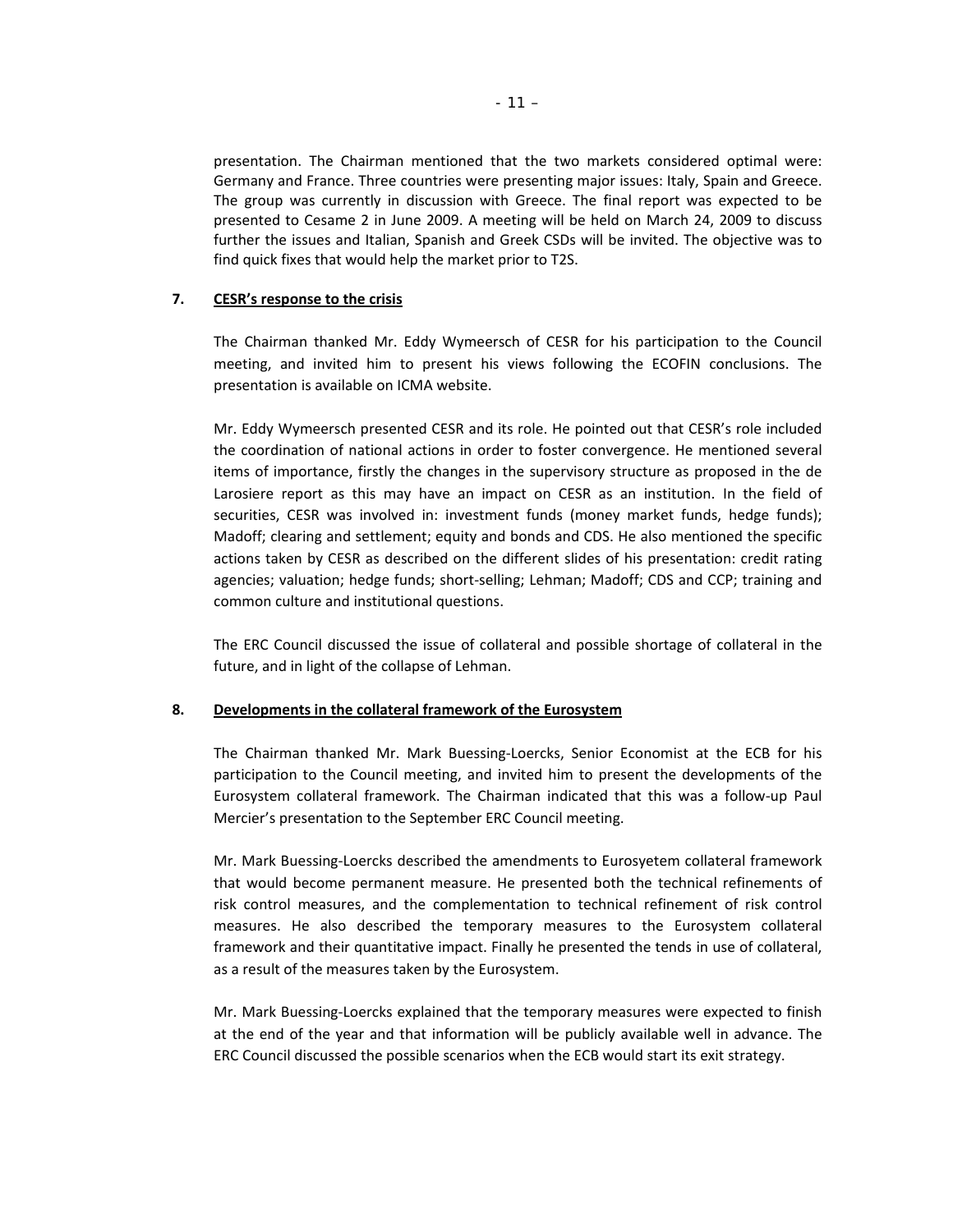## **9. 16th European repo market survey – December 2008**

Richard Comotto gave an overview of the main conclusions of the survey. The full survey is available at http://www.icmagroup.org/ICMAGroup/files/60/60190c7c‐8495‐4149‐a5f6‐ b5e0af8e9371.pdf

The latest survey showed the most severe reduction in the headline number since the survey began in 2001, reflecting the acceleration of de‐leveraging by banks since the collapse of Lehman Brothers in September 2008. Comparing the aggregate returns from a sample of institutions that have participated in all of the last three surveys, the repo market contracted by almost 26 % in the six months since the last survey, after a modest contraction in the previous six months. The average size of repo books has shrunk since June 2008 to EUR 76 bn from EUR 107 bn. There was a reduction in the concentration of the repo market, suggesting bigger banks have tended to de‐leverage faster.

The growth of electronic trading continued reaching a record 28.2% from 24.4% in June 2008. The was a dramatic increase in the share of outstanding repo contracts that were negotiated anonymously on an ATS and settled in a central clearing counterparty (CCP) to a record 17.6% from 12.7% in June 2008, confirming the importance attached by the market to the creditworthiness and automatic netting facilities of CCP. The trend decline in the use of government bonds as collateral was reversed. The share of government bonds increased to 83.6%, compared to the record low of 81.0% in June 2008. The share of government bonds in tri‐party repos fell back from a corrected 47.3% in June 2008 but remained historically high at 41.8%. There was an increase in the use of German government bonds as collateral, and also a large increase in the use in triparty repo of German collateral other than government bonds or pfandbrief.

## **10. Results of the elections of the European Repo Committee**

Based on the ballot held, the Chairman announces the results of the elections to and the new composition of the ERC committee as follows:

| <b>Tony Baldwin</b>      | Daiwa Securities SMBC Europe Ltd., London         |
|--------------------------|---------------------------------------------------|
| Stefano Bellani          | J. P. Morgan Securities Ltd., London              |
| Olly Benkert             | Goldman Sachs International, London               |
| <b>Eduard Cia</b>        | UniCredit Markets & Investment Banking, Munich    |
| Herminio Crespo Urena    | Caja de Madrid, Madrid                            |
| Michael Cyrus            | Royal Bank of Scotland, London                    |
| <b>Godfried De Vidts</b> | ICAP Securities Ltd., London                      |
| Johan Evenepoel          | Dexia Bank Belgium NV/SA, Brussels                |
| <b>Thomas Hansen</b>     | Credit Suisse Securities (Europe) Limited, London |
| Eric Lepore              | Deutsche Bank AG, London branch                   |
| Grigorios Markouizos     | Citigroup Global Markets Limited, London          |
| Andrea Masciovecchio     | IntesaSanpaolo S.p.A., Milan                      |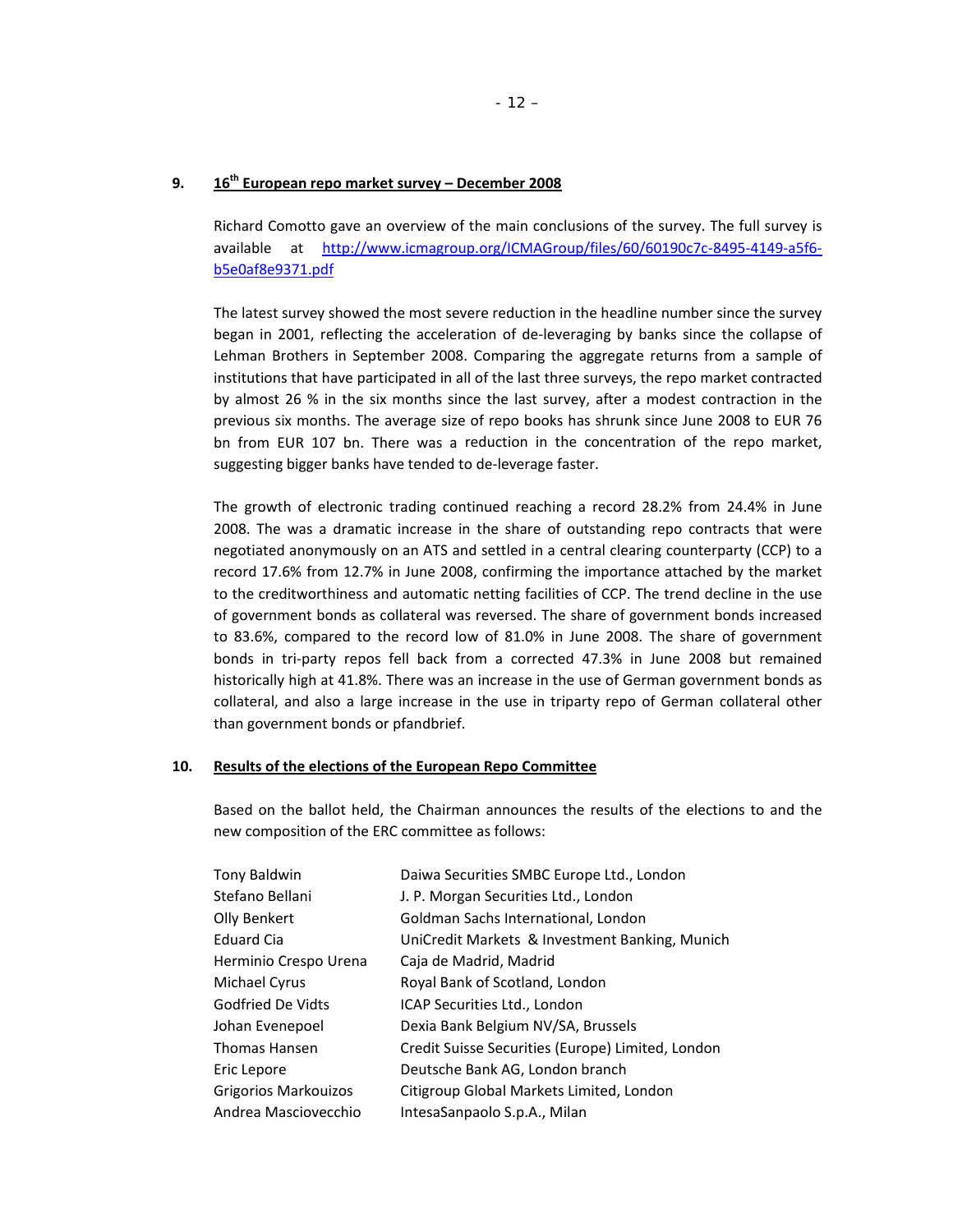| Ed McAleer                                     | Morgan Stanley & Co International Ltd.            |
|------------------------------------------------|---------------------------------------------------|
| Jessica McDermott                              | Merrill Lynch International (MLI), London         |
| Mats Muri                                      | Barclays Capital, London                          |
| Simon Parkins                                  | BNP Paribas, London branch                        |
| Luis Soutullo                                  | Confederacion Española de Cajas de Ahorro, Madrid |
| Simon Tims                                     | UBS AG, Zurich                                    |
| Stefaan Van de Mosselaer Fortis Bank, Brussels |                                                   |

The term of office of each of the above ERC Committee members will expire at the Annual General Meeting of the ERC Council to be held in the spring 2010. The Chairman expressed his thanks to all candidates. The new ERC Committee was invited to join the Chairman for a meeting to be held following the Council meeting.

## **11. Any other business**

#### **12. Next meetings**

The Chairman announced the following forthcoming meetings and events:

- March, 25‐26, 2009 , Professional Repo Seminar, Brussels
- Fall 2009, ERC Council meeting Hosted by Clearstream *(Further details will be made available shortly)*
- Spring 2010, ERC Committee meeting Hosted by Euroclear

# **13. Eonia Futures**

Mr. Paul McGregor of LIFFE presented the One‐month EONIA Futures and the Three month EONIA swap index futures, both launched on June 16, 2009. The presentation is available at http://www.icmagroup.org/about1/international1/minutes.aspx.

## **14. Global Managed Funds**

Ms. Kathryn Kerle of Moody's presented the repo product in the context of the European money market funds. She explained the Moody's fund ratings, the trends in asset allocation of European money market funds and the outlook for repo in European money market funds. The presentation is available at http://www.icmagroup.org/about1/international1/minutes.aspx.